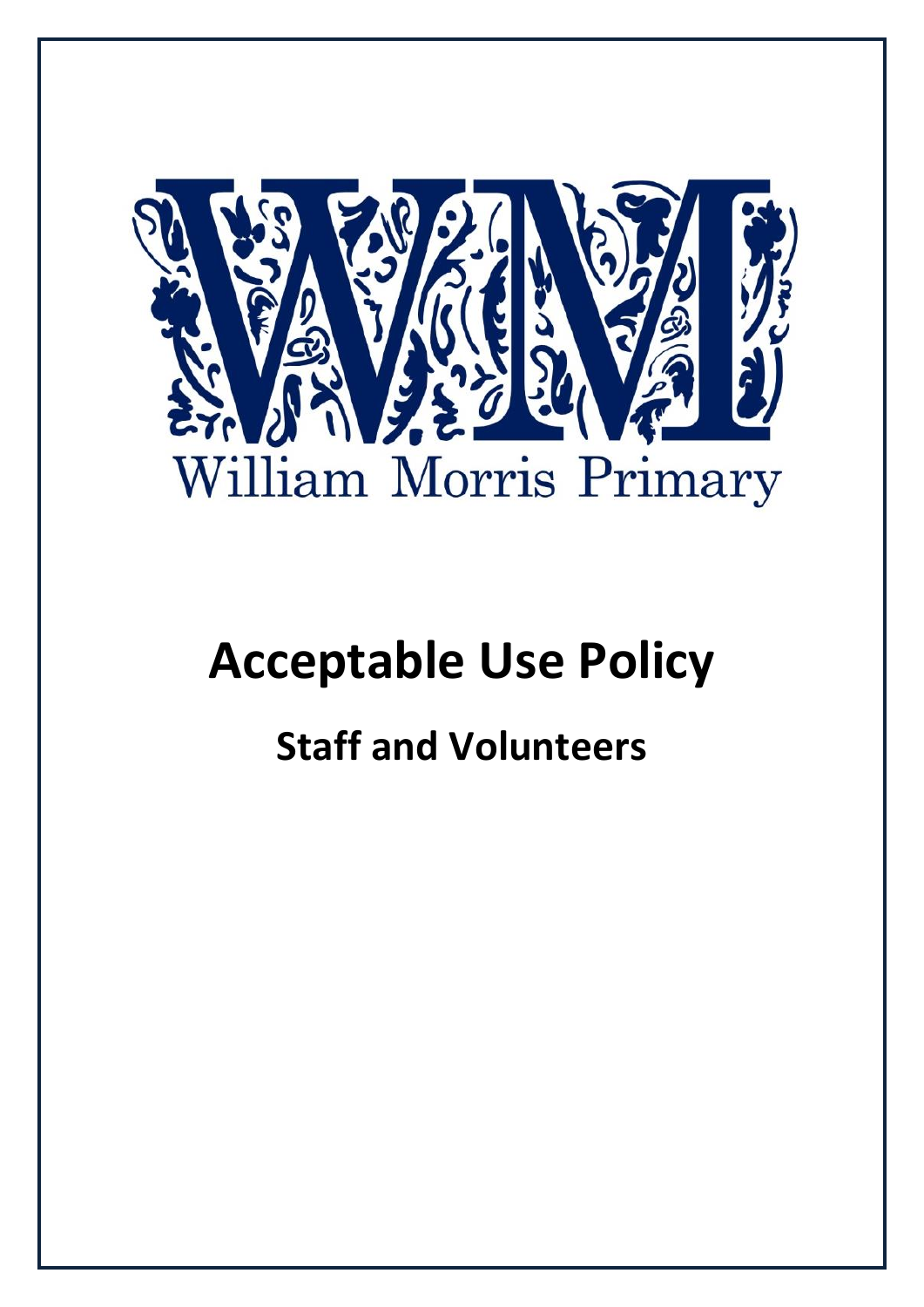New technologies have become integral to the lives of children and young people in today's society, both within schools and in their lives outside school. The internet and other digital information and communications technologies are powerful tools, which open up new opportunities for everyone. These technologies can stimulate discussion, promote creativity and stimulate awareness of context to promote effective learning. They also bring opportunities for staff to be more creative and productive in their work. All users should have an entitlement to safe internet access at all times.

This Acceptable Use Policy is intended to ensure:

• that staff and volunteers will be responsible users and stay safe while using the internet and other communications technologies for educational, personal and recreational use.

• that school ICT systems and users are protected from accidental or deliberate misuse that could put the security of the systems and users at risk.

• that staff are protected from potential risk in their use of ICT in their everyday work. The school will try to ensure that staff and volunteers will have good access to ICT to enhance their work, to enhance learning opportunities for pupil*s* learning and will, in return, expect staff and volunteers to agree to be responsible users.

## Acceptable Use Policy Agreement

I understand that I must use school ICT systems in a responsible way, to ensure that there is no risk to my safety or to the safety and security of the ICT systems and other users. I recognise the value of the use of ICT for enhancing learning and will ensure that students / pupils receive opportunities to gain from the use of ICT. I will, where possible, educate the young people in my care in the safe use of ICT and embed e-safety in my work with young people.

For my professional and personal safety:

- I understand that the school will monitor my use of the ICT systems, email and other digital communications.
- I understand that the rules set out in this agreement also apply to use of school ICT systems (eg laptops, email, etc) out of school.
- I understand that the school ICT systems are primarily intended for educational use and that I will only use the systems for personal or recreational use within the policies and rules set down by the school.
- I will not disclose my username or password to anyone else, nor will I try to use any other person's username and password.
- I will immediately report any illegal, inappropriate or harmful material or incident, I become aware of, to the appropriate person.

I will be professional in my communications and actions when using school ICT systems:

- I will not access, copy, remove or otherwise alter any other user's files, without their express permission.
- I will communicate with others in a professional manner, I will not use aggressive or inappropriate language and I appreciate that others may have different opinions.
- I will ensure that when I take and / or publish images of others I will do so with their permission and in accordance with the school's policy on the use of digital / video images. I will not use my personal equipment to record these images, unless I have permission to do so. Where these images are published (eg on the school website) it will not be possible to identify by name, or other personal information, those who are featured.
- I will only use chat and social networking sites in school in accordance with the school's policies.
- I will only communicate with students / pupils and parents / carers using official school systems. Any such communication will be professional in tone and manner.